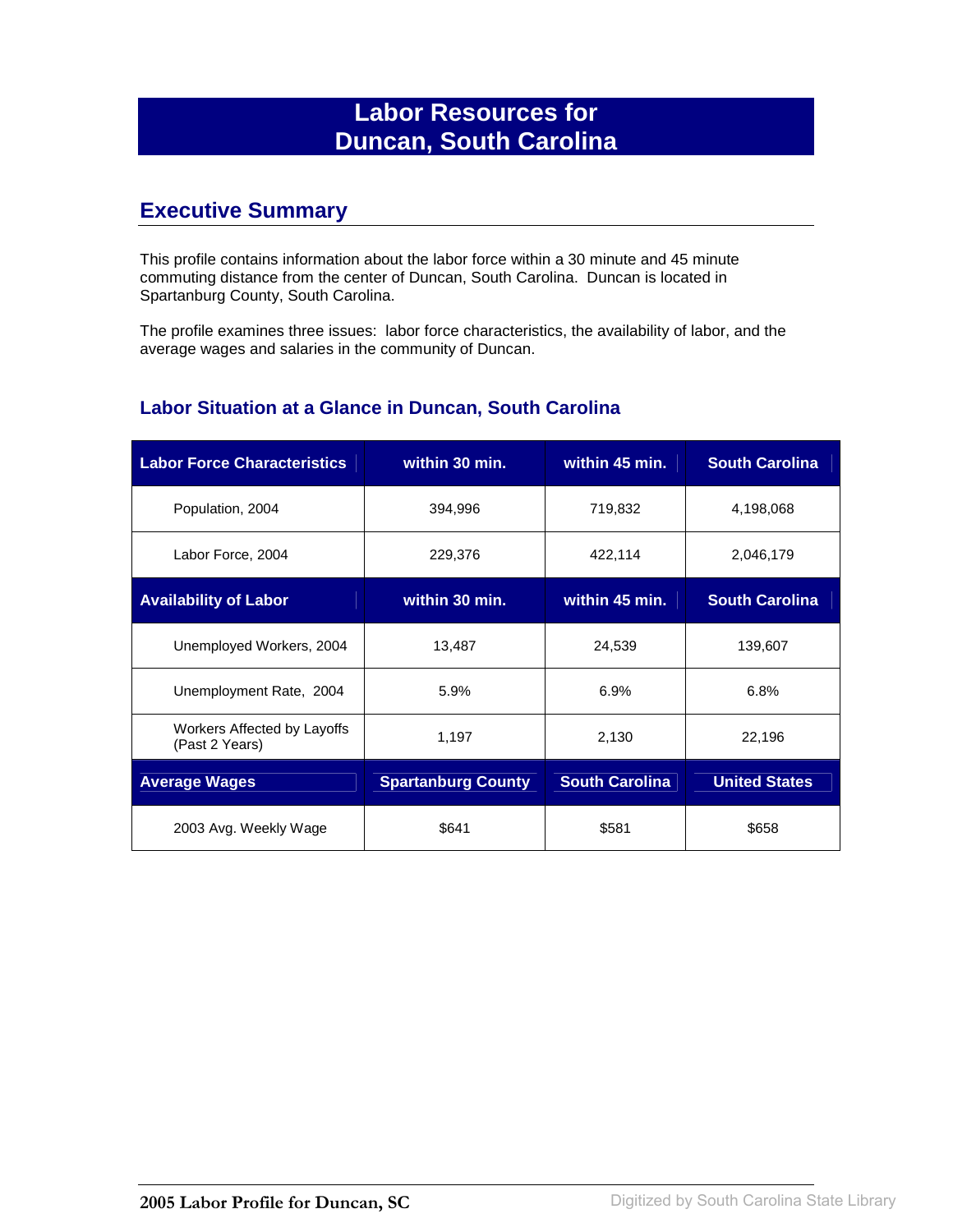# **Labor Force Characteristics for Duncan, South Carolina**

The composition and size of a community's labor force is linked very closely with demographic and economic conditions and trends in the region. The following labor force profile provides basic information on the population base and labor force characteristics so that the reader can better assess labor force conditions in the community.

| <b>Labor Force</b>             |                              |                                                |                          |
|--------------------------------|------------------------------|------------------------------------------------|--------------------------|
|                                | 30 min.<br><b>Drive time</b> | 45 min.<br>Drive time                          | <b>South</b><br>Carolina |
| Labor Force<br>2004            | 229,376                      | 422,114                                        | 2,046,179                |
| Change since<br>2000           | 31,799                       | 64,870                                         | 49,079                   |
|                                |                              | <b>Population</b>                              |                          |
| Population 2004                | 394,996                      | 719,832                                        | 4,198,068                |
| Change since<br>2000           | 11,426                       | 24,622                                         | 186,056                  |
| Projected<br>2010              | 294,933                      | 640,504                                        | 4,446,704                |
|                                |                              | <b>Gender Distribution</b>                     |                          |
| Male                           | 191,749                      | 349,318                                        | 2,040,261                |
| Female                         | 203,247                      | 370,514                                        | 2,132,454                |
|                                |                              | <b>Age Distribution</b>                        |                          |
| Ages 20-34                     | 80,476                       | 148,003                                        | 875,330                  |
| Ages 35-49                     | 90,041                       | 163,404                                        | 925,330                  |
| Ages 50-64                     | 69,486                       | 126,813                                        | 739,980                  |
| 20-54<br>*Prime Working<br>Age | 196,831                      | 359,183                                        | 2,084,880                |
|                                |                              | <b>Highest Level of Educational Attainment</b> |                          |
| <b>High School</b>             | 111,034                      | 204,676                                        | 778,054                  |
| Some College                   | 81,411                       | 143,983                                        | 500,194                  |
| Associate<br>Degree            | 28,309                       | 50,571                                         | 173,428                  |
| <b>Bachelors</b><br>Degree     | 56,241                       | 103,244                                        | 351,526                  |
| Post Bachelor                  | 26,004                       | 48,242                                         | 178,529                  |

\*Prime working age group: People between the ages of 18-54 are often referred to as the prime working age group. In staffing a new facility, prudent managers often prefer to staff its production work force with workers whose ages form a normal distribution curve. This provides for stability, flexibility and continuity of knowledge.

Source: 2004 Estimates Based on 2000 U.S. Census of Population and Woods and Poole, 2003 Edition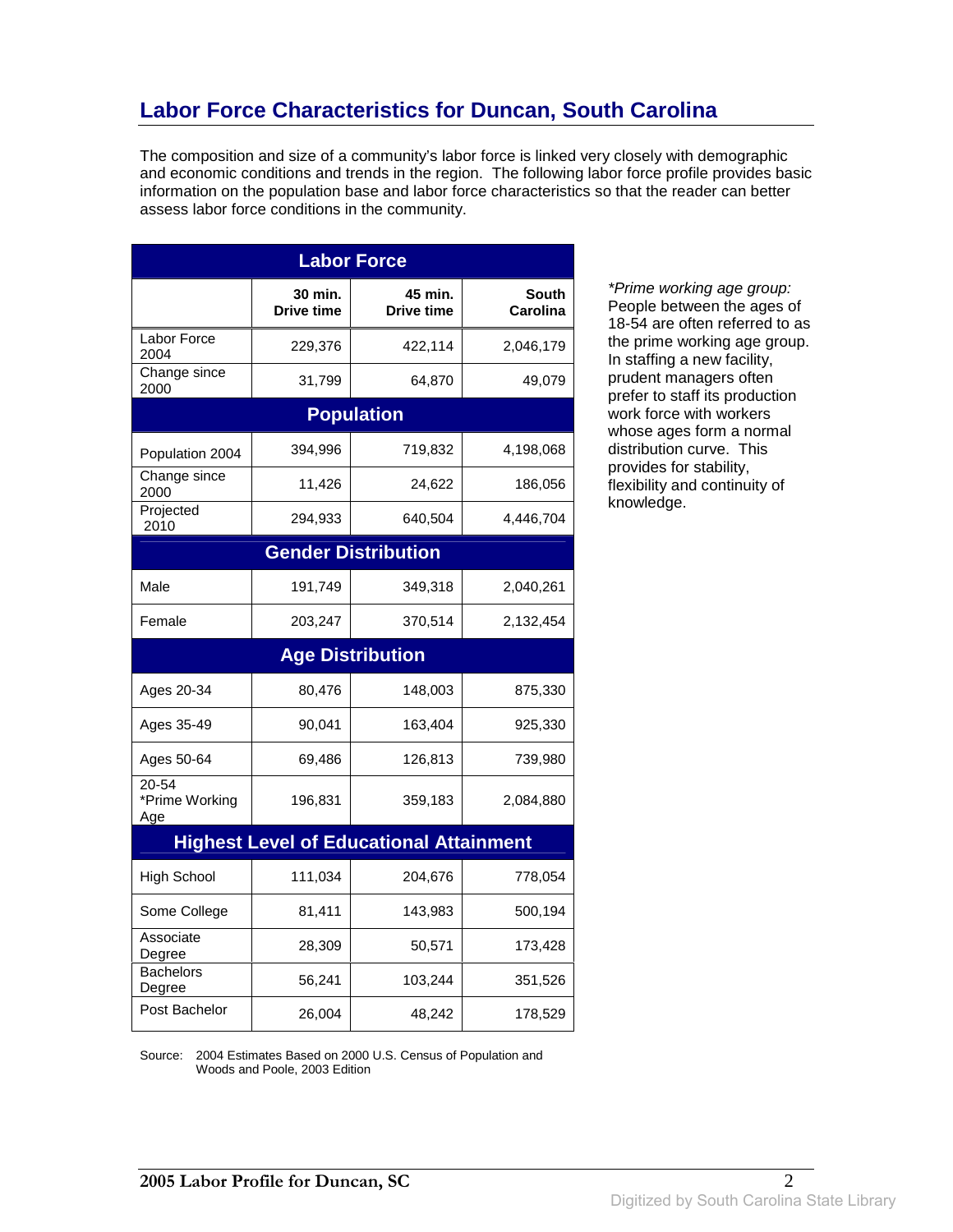# **Employment Characteristics for Duncan, South Carolina**

| <b>Total Employment</b>                                                     |         |         |           |
|-----------------------------------------------------------------------------|---------|---------|-----------|
| 30 min.<br>45 min.<br>South<br>Drive time<br>Carolina<br>Drive time<br>Year |         |         |           |
| 2004                                                                        | 215,889 | 397,575 | 1,906,571 |

Total Employment data include all full and part-time wage and salaried workers in the area. These people may or may not reside in the area.

| <b>Monthly Employment by Sector</b><br><b>In Spartanburg County</b>                                          |                       |                       |                |
|--------------------------------------------------------------------------------------------------------------|-----------------------|-----------------------|----------------|
| Sector                                                                                                       | 30 min.<br>Drive time | 45 min.<br>Drive time | South Carolina |
| Agriculture, Forestry, Fishing and Hunting                                                                   | 495                   | 914                   | 12,379         |
| <b>Mining</b>                                                                                                | 40                    | 96                    | 1,603          |
| <b>Utilities</b>                                                                                             | 379                   | 1,124                 | 11,891         |
| <b>Construction</b>                                                                                          | 7,918                 | 16,577                | 111,730        |
| <b>Manufacturing</b>                                                                                         | 26,159                | 52,801                | 275,573        |
| Wood product manufacturing                                                                                   | 145                   | 441                   | 8,371          |
| Nonmetallic mineral product manufacturing                                                                    | 376                   | 906                   | 9,155          |
| Primary metal manufacturing                                                                                  | $\overline{2}$        | 19                    | 6,317          |
| Fabricated metal product manufacturing                                                                       | 2,252                 | 4,523                 | 27,357         |
| Machinery manufacturing                                                                                      | 2,639                 | 5,028                 | 21,278         |
| Computer and electronic product<br>manufacturing                                                             | 750                   | 1,307                 | 7,666          |
| Electrical equipment and appliance mfg.                                                                      | 855                   | 1,480                 | 10,748         |
| Transportation equipment manufacturing                                                                       | 1,474                 | 3,251                 | 30,932         |
| Furniture and related product manufacturing                                                                  | 1,316                 | 2,028                 | 4,225          |
| Miscellaneous manufacturing                                                                                  | 284                   | 670                   | 7,846          |
| Food manufacturing                                                                                           | 443                   | 970                   | 17,832         |
| Beverage and tobacco product<br>manufacturing                                                                |                       |                       | 1,445          |
| Textile mills                                                                                                | 1,891                 | 4,970                 | 40,207         |
| Textile product mills                                                                                        | 964                   | 1,759                 | 9,724          |
| Apparel manufacturing                                                                                        | 219                   | 609                   | 5,321          |
| Paper manufacturing                                                                                          | 458                   | 1,096                 | 14,710         |
| Printing and related support activities                                                                      | 409                   | 970                   | 7,327          |
| Petroleum and coal products manufacturing                                                                    |                       |                       | 288            |
| Chemical manufacturing                                                                                       | 2,334                 | 4,395                 | 21,659         |
| Plastics and rubber products manufacturing                                                                   | 3,931                 | 7,673                 | 23,054         |
| <b>Wholesale Trade</b>                                                                                       | 4,978                 | 10,635                | 62,523         |
| <b>Retail Trade</b>                                                                                          | 17,416                | 36.947                | 224,031        |
| <b>Transportation and Warehousing</b>                                                                        | 5,291                 | 10,330                | 46.941         |
| <b>Education and Health Services</b>                                                                         | 22,528                | 51,124                | 156,232        |
| <b>Leisure and Hospitality</b>                                                                               | 11,942                | 26,167                | 192,748        |
| <b>Professional and Business Services</b><br>Source: 2003 Covered Wages, SC Employment Securities Commission | 18,634                | 39,270                | 186,481        |

Source: 2003 Covered Wages, SC Employment Securities Commission

**2005 Labor Profile for Duncan, SC** 3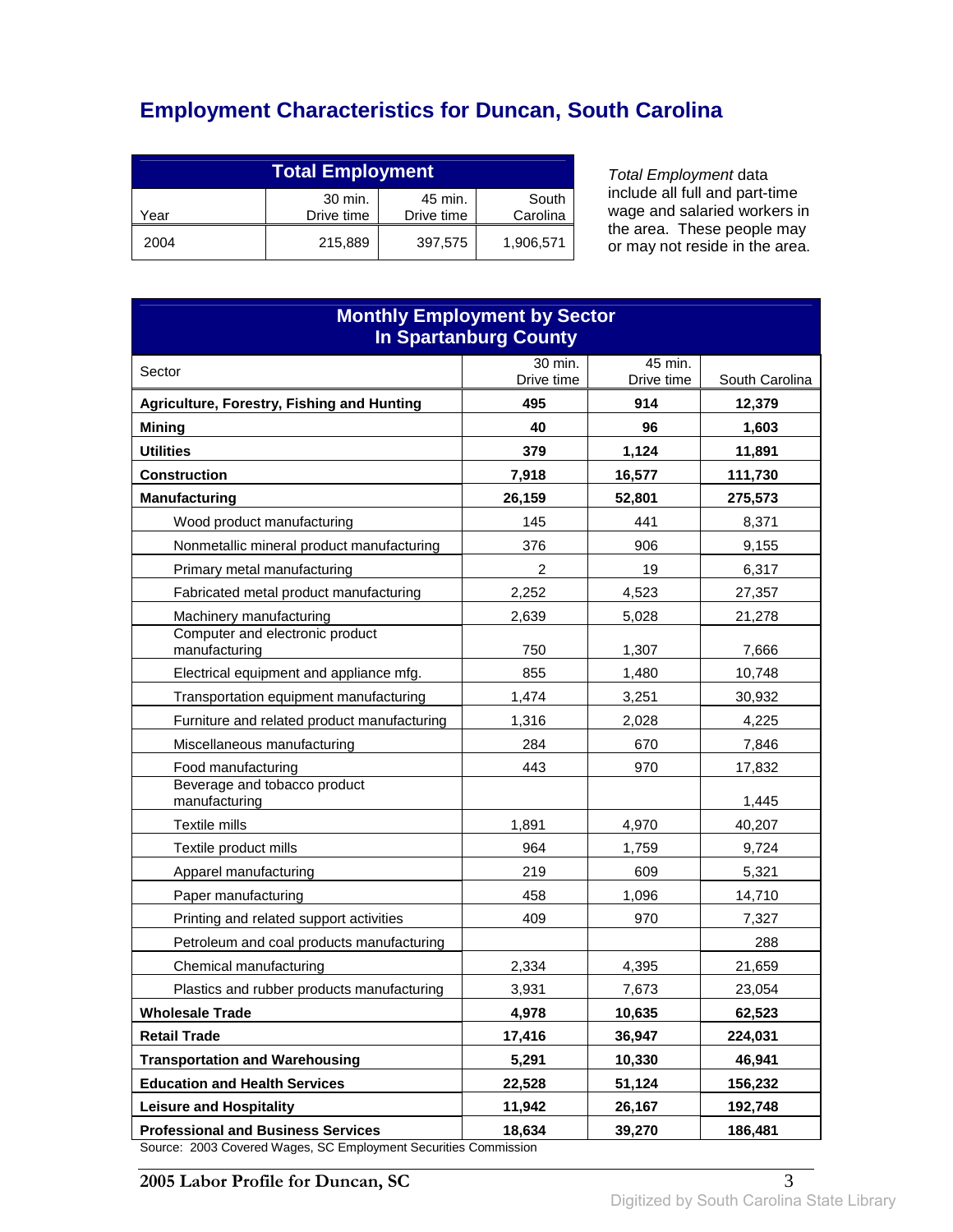| <b>Largest Industries by Total Employment</b><br>In Spartanburg County |             |                                              |            |           |
|------------------------------------------------------------------------|-------------|----------------------------------------------|------------|-----------|
| <b>Company Name</b>                                                    | City        | <b>Primary Product/Service</b>               | Employment | Date Est. |
| <b>BMW Manufacturing Co</b>                                            | Greer       | Automobiles                                  | 4,600      | 1994      |
| Sealed Air Corp-Cryovac<br>Div                                         | Duncan      | Plastic packaging material                   | 1,152      | 1962      |
| Michelin North America<br>Inc                                          | Spartanburg | Radial truck tires                           | 1,132      | 1978      |
| Kohler Co                                                              | Spartanburg | Porcelain, fiberglass plumbing<br>fixtures   | 950        | 1958      |
| Beverage Air                                                           | Spartanburg | Food & beverage cooling<br>equipment         | 950        | 1958      |
| <b>AFL Telecommunications</b>                                          | Duncan      | Fiber optic cable systems                    | 670        | 1985      |
| <b>Tietex International Ltd</b>                                        | Spartanburg | Non woven material                           | 645        | 1974      |
| <b>RR Donnelley</b>                                                    | Spartanburg | Catalog printing & binding                   | 640        | 1980      |
| Spartanburg Steel<br>Products                                          | Spartanburg | Automotive stampings &<br>assemblies         | 585        | 1992      |
| <b>Reeves Brothers Inc-PBG</b><br>Plt                                  | Spartanburg | Offset printing blankets                     | 560        | 1975      |
| <b>BMG Entertainment</b>                                               | Duncan      | Tapes & CDs                                  | 550        | 1981      |
| Mrs Smith's Bakery                                                     | Spartanburg | <b>Bakery products</b>                       | 500        | 1969      |
| KoSa                                                                   | Spartanburg | Polyester staple fibers                      | 500        | 1998      |
| Lockwood Greene<br>Engineers                                           | Spartanburg | Consulting engineers                         | 450        | 1924      |
| Hoke Inc                                                               | Spartanburg | Valve fittings & regulators                  | 400        | 1988      |
| <b>Exopack LLC</b>                                                     | Spartanburg | Plastic & paper bags, packaging<br>materials | 400        | 1957      |
| <b>Tyco Electronics Corp</b>                                           | Spartanburg | Electronic connectors                        | 400        | 1971      |
| Siemens Energy &<br><b>Automation Inc</b>                              | Roebuck     | <b>Busway systems</b>                        | 376        | 1968      |
| <b>Crowder Industrial</b>                                              | Spartanburg | Industrial construction &<br>maintenance     | 350        |           |
| Mohawk Industries Inc-<br>Landrum Plt                                  | Landrum     | Rugs & carpets                               | 344        | 1956      |

#### **Employer-Employee Relationship**

Employer-employee relations in South Carolina are very stable and the state consistently ranks as one of the least unionized in the nation. In 2004, only 4.5 percent of the state's workers were members of a labor union. Additionally, the state has consistently had one of the lowest work stoppage rates in the United States. On average, less than .01 percent of working time was lost due to strikes in manufacturing and non-manufacturing industries combined.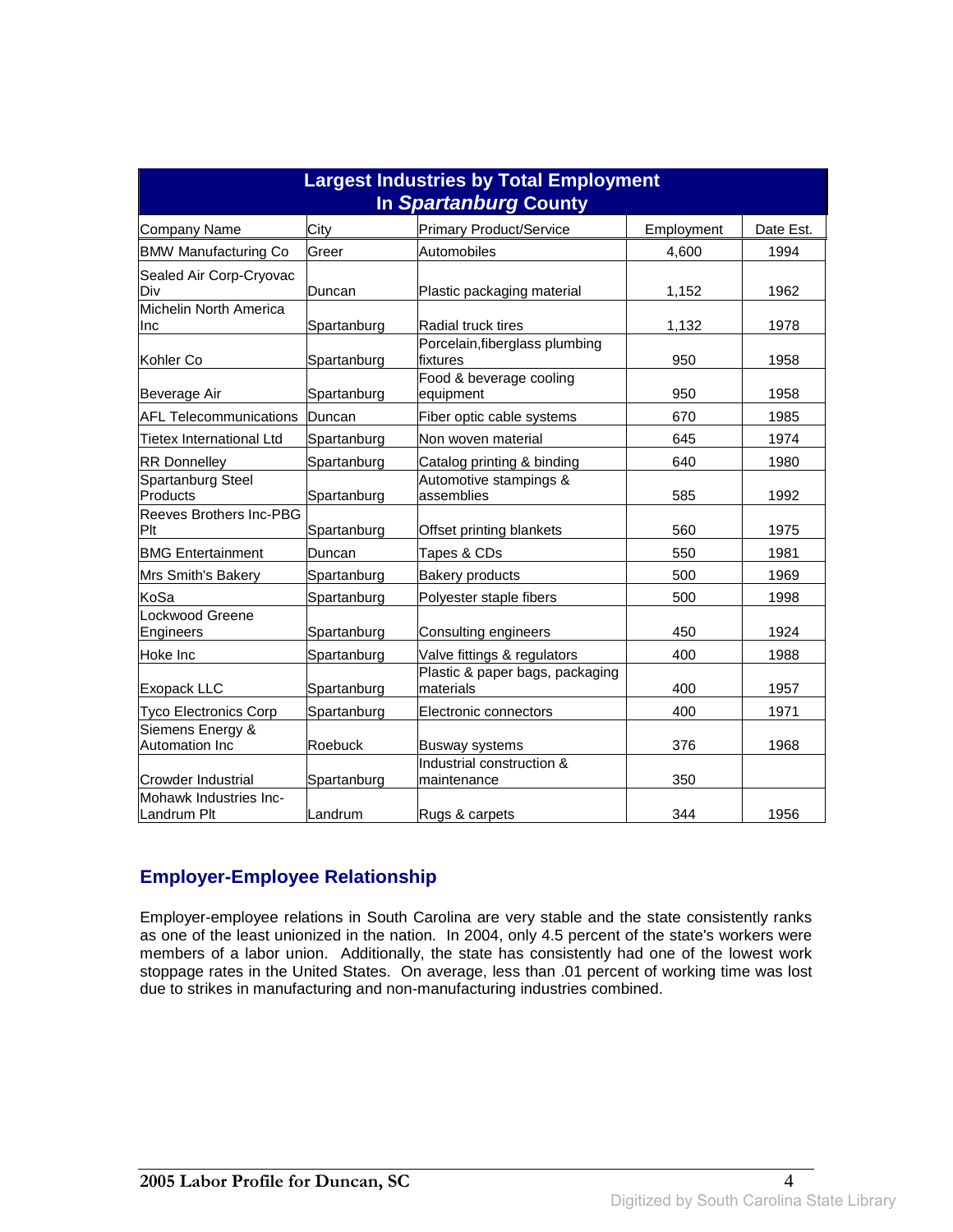### **Labor Force Participation & Unemployment**

| <b>Labor Force Participation &amp; Unemployment</b> |                       |                       |                |
|-----------------------------------------------------|-----------------------|-----------------------|----------------|
| Year                                                | 30 min.<br>Drive time | 45 min.<br>Drive time | South Carolina |
| Labor Force<br>(2004)                               | 229,376               | 422,114               | 2,046,179      |
| Labor Force<br>Change from 2000                     | 31,799                | 64,870                | 49,079         |
| Labor Force<br><b>Participation Rate</b>            | 58%                   | 59%                   | 49%            |
| Unemploy-<br>ment (2004)                            | 13,487                | 24,539                | 139.607        |
| Unemployment<br>Rate                                | 5.9%                  | 6.9%                  | 6.8%           |

The labor force participation rate is the percentage which results from dividing the labor force count by the total population.

Unemployment reflects the total number of persons who do not have a job and are actively seeking employment.

### **Other Potential Sources of Labor Supply**

| <b>Total Jobs Lost</b><br>Due to Mass Closings and Layoffs<br><b>Past Two Years</b> |                       |                       |                |
|-------------------------------------------------------------------------------------|-----------------------|-----------------------|----------------|
| Sector                                                                              | 30 min.<br>Drive time | 45 min.<br>Drive time | South Carolina |
| Total                                                                               | 1,197                 | 2,130                 | 22,196         |
| Manufacturing                                                                       | 1,092                 | 1,821                 | 19,196         |
| <b>Distribution</b>                                                                 | 53                    | 199                   | 1,213          |
| Service                                                                             | 53                    | 111                   | 1,745          |
| Other                                                                               |                       |                       | 42             |

Recent closings and layoffs are a rich source of skilled and experienced labor for companies seeking to locate or expand in a given area. Industries in which layoffs and closings occur can provide some indication of the skills and knowledge-base of many unemployed and underemployed workers in a region.

| <b>Commuters to Other Areas</b> |                       |                       |                |
|---------------------------------|-----------------------|-----------------------|----------------|
|                                 | 30 min.<br>Drive time | 45 min.<br>Drive time | South Carolina |
| Commuters to<br>other areas     | 28,375                | 59,262                | 31,833         |

Source: 2000 U.S. Census of Population

 Workers commuting to places outside their residence are a significant source of experienced labor for new and expanding industries. These workers may be willing to consider an opportunity for employment nearer their place of residence.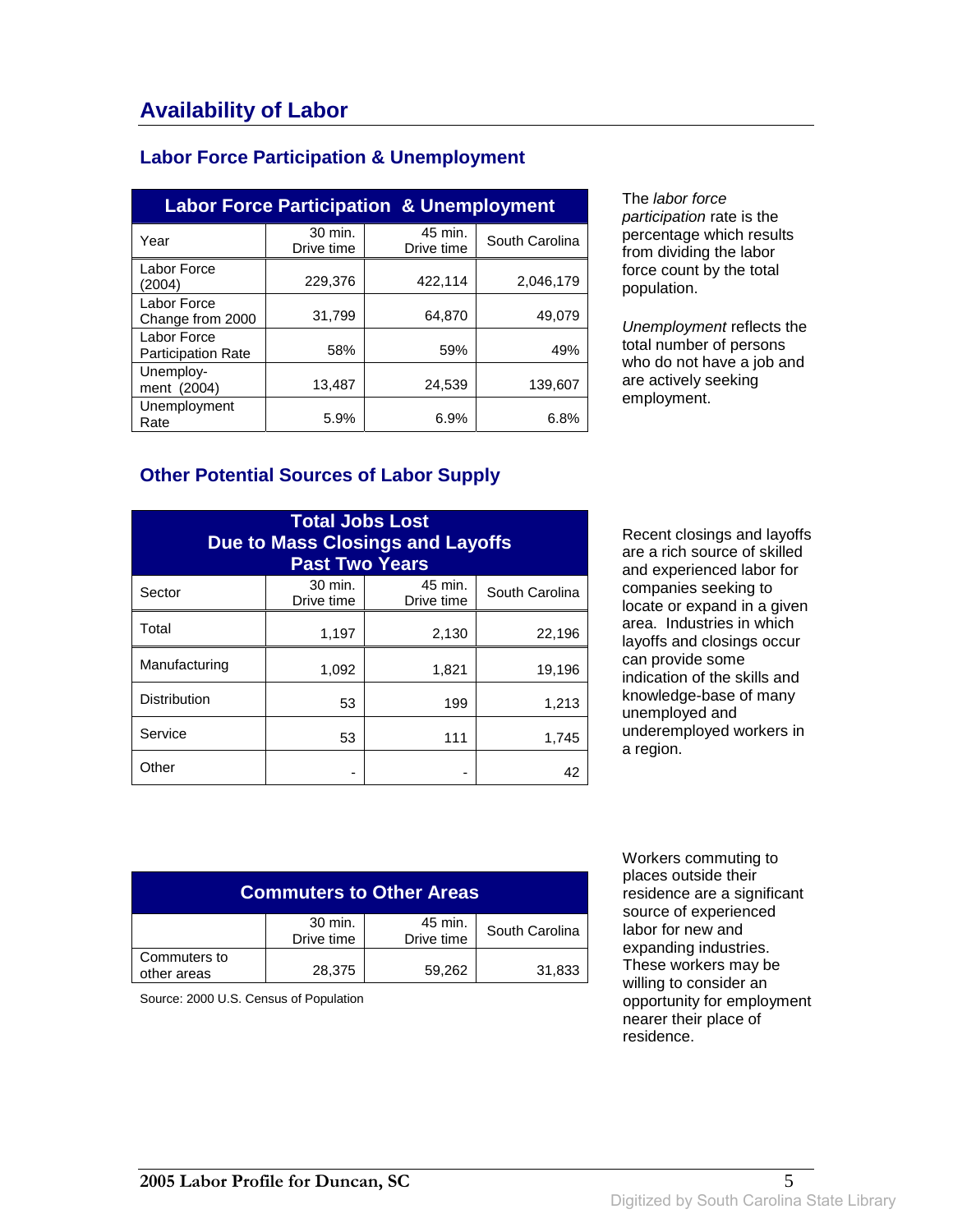### **Recent Graduates of South Carolina's Colleges and Universities**

| <b>Certificates/Degrees Conferred</b><br><b>From Technical Colleges</b><br>in Select Degrees Within 45 Minute Drive Time of Spartanburg County, SC |                                                |  |
|----------------------------------------------------------------------------------------------------------------------------------------------------|------------------------------------------------|--|
| Degree Area                                                                                                                                        | Two Year Certificates Conferred<br>2002 - 2004 |  |
| Computer and Information Sciences (Total)                                                                                                          | 298                                            |  |
| Data Processing Technology                                                                                                                         | 298                                            |  |
| Engineering Technologies (Total)                                                                                                                   | 251                                            |  |
| Electrical , Electronic & Communications                                                                                                           | 54                                             |  |
| Mechanical Engineering/Tech                                                                                                                        | 33                                             |  |
| Mechanic & Repair Technologies (Total)                                                                                                             | 773                                            |  |
| <b>Industrial Electronics</b>                                                                                                                      | 85                                             |  |
| <b>HVAC</b>                                                                                                                                        | 215                                            |  |
| Precision Production (Total)                                                                                                                       | 223                                            |  |
| Machine Tool Technology/Machinist                                                                                                                  | 38                                             |  |

| <b>Graduation From South Carolina's</b><br><b>Four Year Colleges and Universities</b><br><b>In Select Degrees</b> |                  |                               |  |
|-------------------------------------------------------------------------------------------------------------------|------------------|-------------------------------|--|
|                                                                                                                   |                  | Degrees Conferred (2002-2004) |  |
|                                                                                                                   | <b>Bachelors</b> | Post- Grad                    |  |
| Computer and Information<br>Science (Total)                                                                       | 910              | 108                           |  |
| <b>Computer Engineering</b>                                                                                       | 150              | 149                           |  |
| <b>Computer Programming</b>                                                                                       | 12               | 5                             |  |
| Engineering & Related<br>Technologies (Total)                                                                     | 1,316            | 786                           |  |
| <b>Chemical Engineering</b>                                                                                       | 136              | 38                            |  |
| <b>Electrical Engineering</b>                                                                                     | 257              | 150                           |  |
| Industrial Engineering                                                                                            | 78               | 44                            |  |
| Mechanical Engineering                                                                                            | 268              | 95                            |  |
| Business Admin &<br>Management                                                                                    | 4,754            | 1,018                         |  |
| International Business/Trade                                                                                      | 178              | 276                           |  |

Source: South Carolina Commission on Higher Education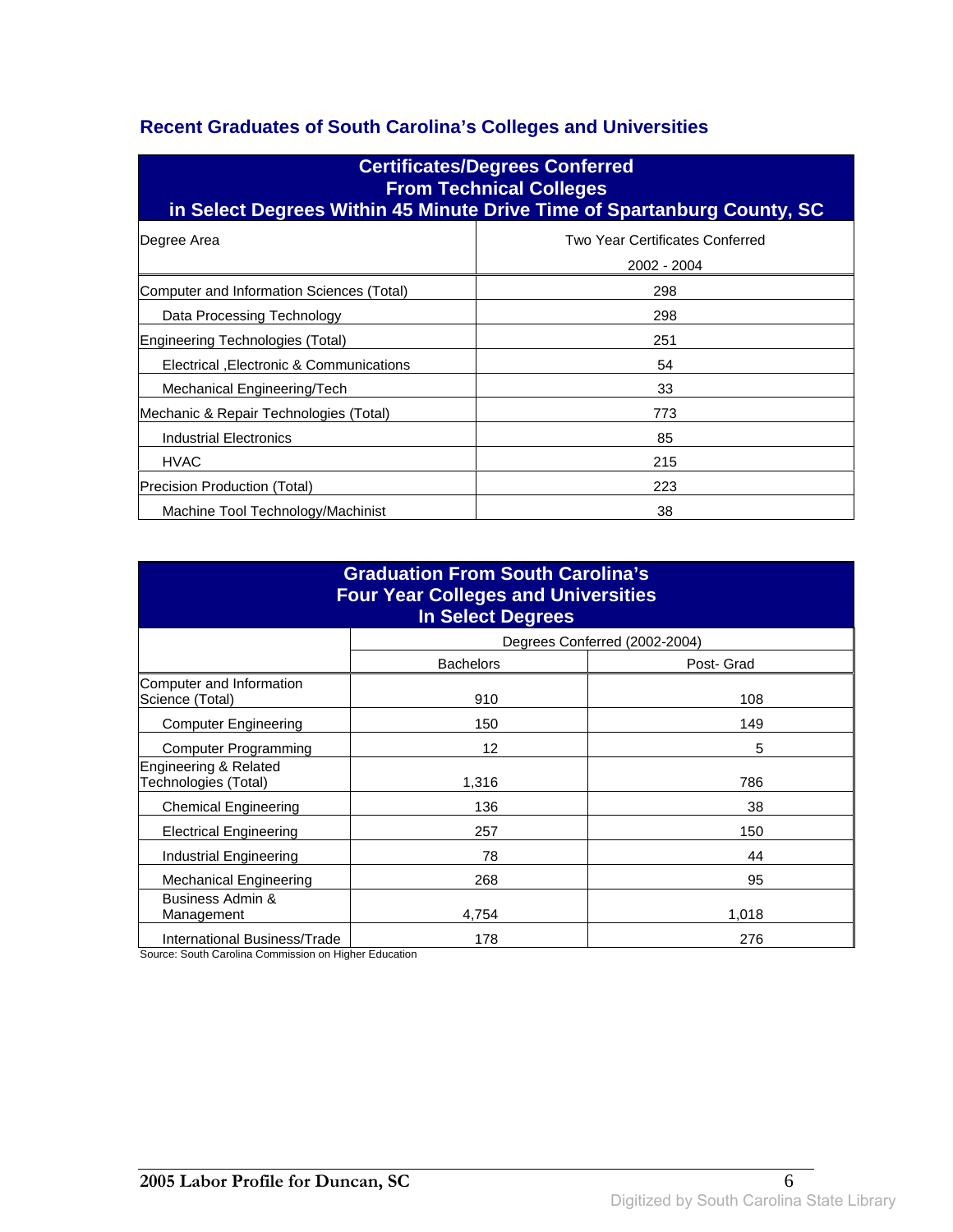## **Wages and Salaries**

| <b>Average Wage and Salary</b><br><b>Comparison</b> |                       |                |                      |
|-----------------------------------------------------|-----------------------|----------------|----------------------|
| Sector                                              | Spartanburg<br>County | South Carolina | <b>United States</b> |
| Avg. Weekly<br>Wages*                               | \$641                 | \$581          | \$658                |
| Avg. Annual<br>Salary*                              | \$33,344              | \$30,240       | \$37,508             |
| Avg. Hourly Prod.<br>Wages**                        | N/A                   | \$14.73        | \$16.14              |

\*Covered Wages and Employment, 2003, SC Employment Securities Commission

\*\* Employment & Earnings, 2004, U.S. Department of Labor

| <b>Average Annual Salary</b><br><b>Manufacturing Sectors, 2004</b> |                       |                |  |
|--------------------------------------------------------------------|-----------------------|----------------|--|
| Sector                                                             | Spartanburg<br>County | South Carolina |  |
| <b>Manufacturing Total</b>                                         | \$29,322              | \$39,027       |  |
| Wood product                                                       | ***                   | \$30,808       |  |
| Nonmetallic mineral product                                        | ***                   | \$39,031       |  |
| Primary metal                                                      | ***                   | \$49,695       |  |
| Fabricated metal product                                           | \$33,111              | \$37,533       |  |
| Machinery                                                          | \$31,268              | \$39,952       |  |
| Computer and electronic product                                    | \$39,491              | \$40,186       |  |
| Electrical equipment and appliance                                 | \$38,621              | \$40,178       |  |
| Transportation equipment                                           | $***$                 | \$44,099       |  |
| Furniture and related product                                      | \$22,734              | \$27,907       |  |
| Miscellaneous                                                      | ***                   | \$34,350       |  |
| Food                                                               | ***                   | \$26,620       |  |
| Beverage and tobacco product                                       | ***                   | \$35,765       |  |
| Textile mills                                                      | ***                   | \$31,898       |  |
| Textile product mills                                              | ***                   | \$25,618       |  |
| Apparel                                                            | ***                   | \$23,705       |  |
| Paper                                                              | ***                   | \$55,139       |  |
| Printing and related support<br>activities                         | \$20,326              | \$36,634       |  |
| Petroleum and coal products                                        | $***$                 | \$49,113       |  |
| Chemical                                                           | \$39,536              | \$50,870       |  |
| Plastics and rubber products                                       | ***                   | \$46,620       |  |

\*\*\*Indicates data suppressed

Source: Covered Wages and Employment, SC Employment Securities Commission